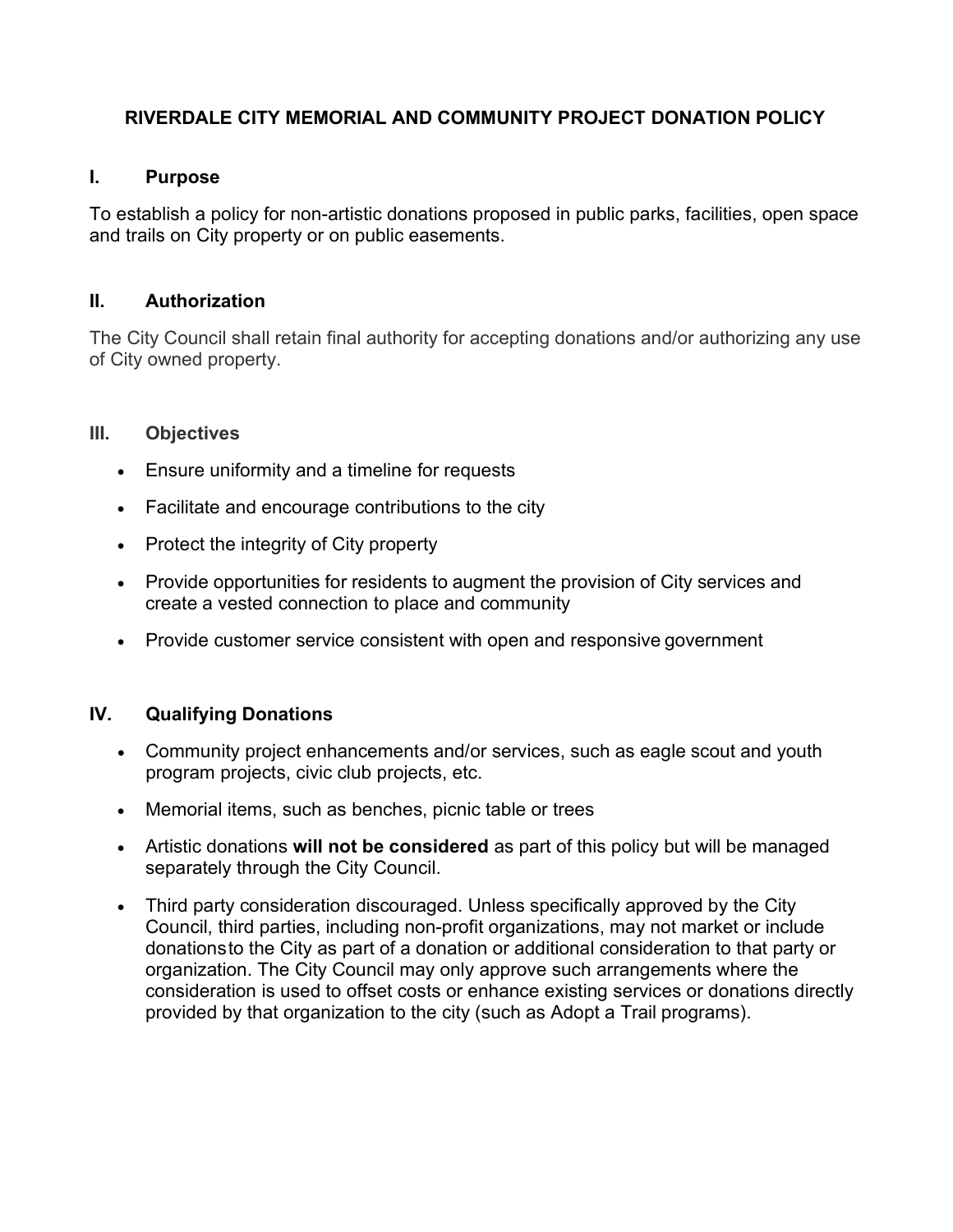# V. RIVERDALE CITY 'Donation List'

RIVERDALE CITY has created a list of items (see Attachment A) that may represent a benefit to the community but are not currently funded within the budget. It is recommended that all proposals review this list of approved items. Donations identified on this list have a higher probability of being approved.

## VI. Process

The purpose of this policy is to establish a uniform process for donations in public parks, facilities, open space and trails on City property or public easements.

The following guidelines will be used when donating items:

# A. Written Proposal and Letter of Intent

A written proposal (Exhibit B) must be submitted to the Executive Office at Riverdale City Municipal Corporation for review. The proposal submitted should include: an explanation or scope of the proposed donation; specifications, including type, dimensions, material and proposed location; estimated value of the donation; and any other pertinent information. Additionally, a draft Letter of Intent (Exhibit C), detailing the general criteria and obligations for a donation needs to accompany the proposal.

## B. General Criteria

In general, the following criteria will be considered: Any existing agreements, regulations or deeds, proposal, scope, easements, utilities, existing structures, quality and/or quantity of an object(s), size, future or ongoing maintenance, public safety, estimated value, relationship to the natural environment, users of the proposed site, future development plans, landscape design, existing infrastructure, environmental concerns, visibility and accessibility and if the item is identified on the RIVERDALE CITY "donations list."

All applications may be reviewed by such city agencies as Engineering, Finance, Public Works, Recreation, Legal, Administration or Planning before making a recommendation. Should the donation be proposed for a historic building, site or district, RIVERDALE CITY will consult with the Planning staff and the appropriate departments and organizations. Finally, donations made on property with a conservation easement or deed restriction shall require approval from the easement holder if required per the applicable easement or deed.

The City Council shall retain final authority for all use of City owned property.

## C. Timeline and Review Process

Once an application is considered complete, (verified in writing) staff will process and respond to each application within 60 days of submittal. One of the following responses will be provided:

1. Application acceptance and prepare for Council approval.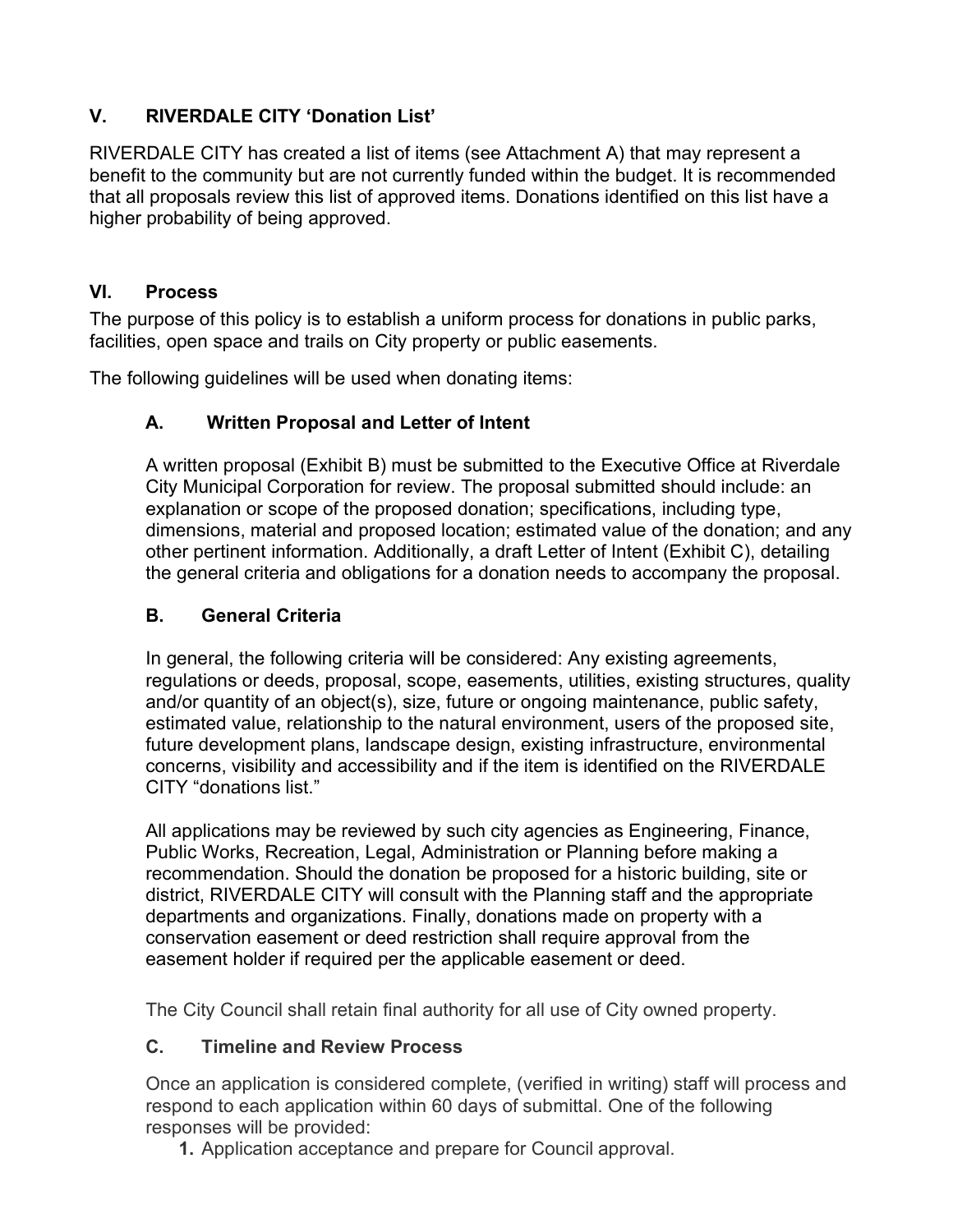2. Application denial due to the applicant not meeting the terms of agreement of general criteria.

3. Application modification request which may include a general modification to the scope of the project.

4. No timeframe shall be set for Council approval.

5. Donations under 2500.00 with no long-term financial requirement will be approved by the Public Works Director.

# D. Implementation

The following guidelines are provided for the installation, construction or placement of any donation:

# 1. Project and Process

All projects/donations shall follow all provisions of this policy and shall have the location, scope and project approved prior to work or installation beginning.

# 2. Funding

All costs including initial installation, labor and materials are the responsibility of the donor. All donations with an estimated value over \$5000 need to be reported to the Finance Department.

## 3. Installation

Riverdale City Public Works Department will oversee the installation of all donations. Donations requiring installation services outside of the Public Work's regular duties may require an outside contractor at the applicant's expense. Furthermore, the Public Works Department shall approve final locations and the installation timeline for all donations.

## 4. Location

RIVERDALE CITY reserves the right to amend and/or reject any location provided by the applicant, based on any existing agreements, regulations or deeds, scope, proposal, easements, utilities, existing structures, quality and/or quantity of an object(s), size, maintenance, public safety, relationship to the natural environment, users of the proposed site, future development plans, landscape design, existing infrastructure, proximity to other donations, environmental concerns, visibility and accessibility and if the item is identified on the RIVERDALE CITY "Donations List." Unless specifically agreed to in writing, the City may, at any future date, elect in its sole discretion to remove or relocate the donation. No permanent right, title, or interest of any kind shall vest in the Donor's behalf by virtue of this agreement.

## 5. Vandalism & Maintenance

All normal maintenance costs are at the City's expense, however, no special maintenance and/or replacement will be undertaken. Special maintenance shall be defined as exceeding normal maintenance as determined and provided by the Public Works Department. The City reserves the right to relocate any donation.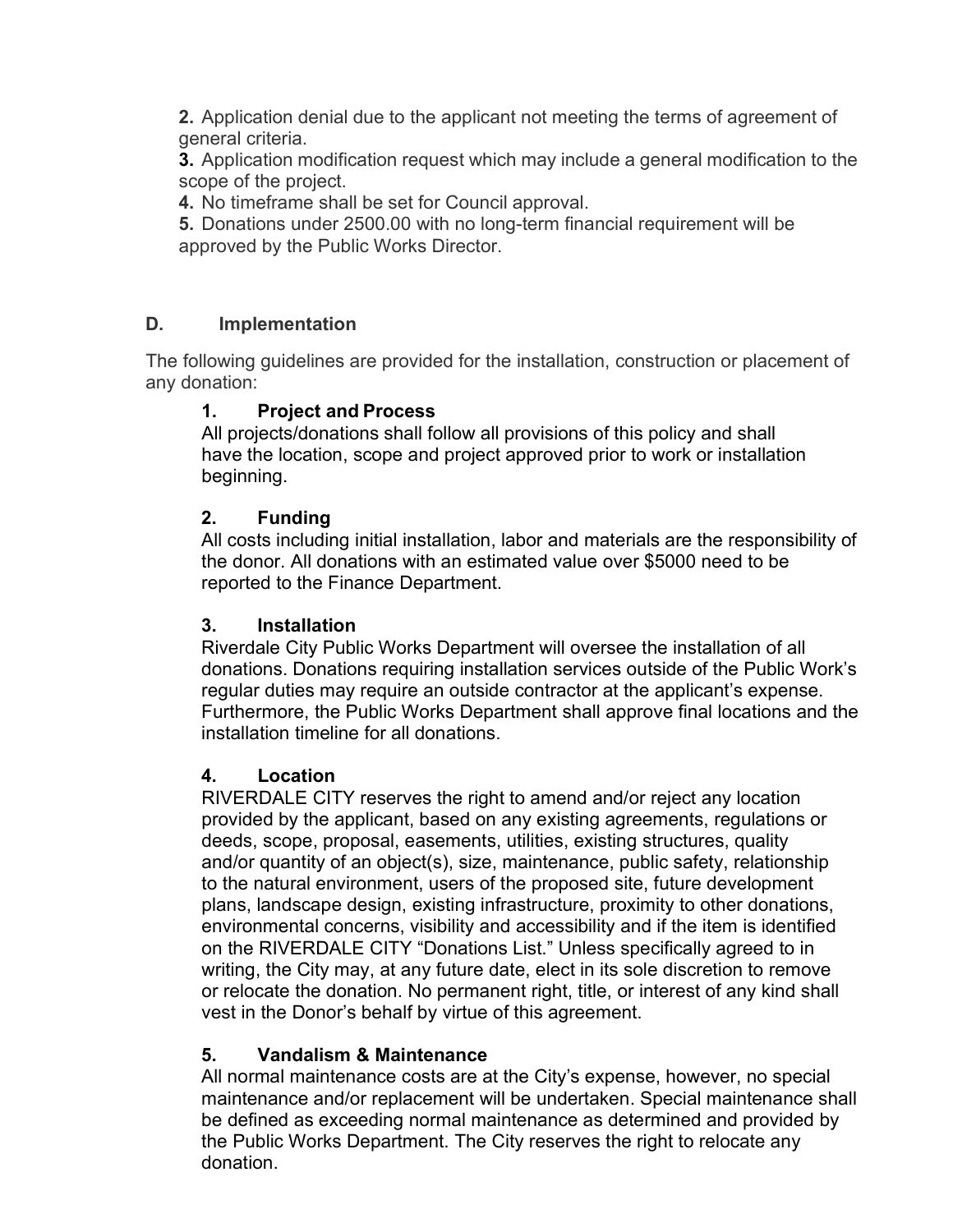## 6. Plaques

Upright, free standing signs or plaque donations are discouraged and only allowed with City Council approval. Other details such as materials and wording must be approved by the city as part of the written proposal.

## 7. Materials

All donated benches, tables, species of trees, etc, must be approved by the Public Works Department. Benches and tables shall be the same manufacture and style currently used by the city. Trees may only be planted between May March15th to October 1st; weather permitting, approved and coordinated with the Public Parks Department. All trees shall be at least a 2" caliper and a variety approved by the Public Works **Director** 

#### 8. Liability

In no event shall the City be liable for value or tax assertions/claims by the Donor. The Donor(s) agree(s) to hold the City harmless and indemnify the City for any and all claims which might arise from any person, entity or corporation, resulting from the Donor's use of the City property or right-of-way for installation purposes, or arising from the Donor's performance or improvement/item donated pursuant to this policy.

## 9. Other

This agreement shall be in effect for the life of the donated item in accordance with generally applicable standards.